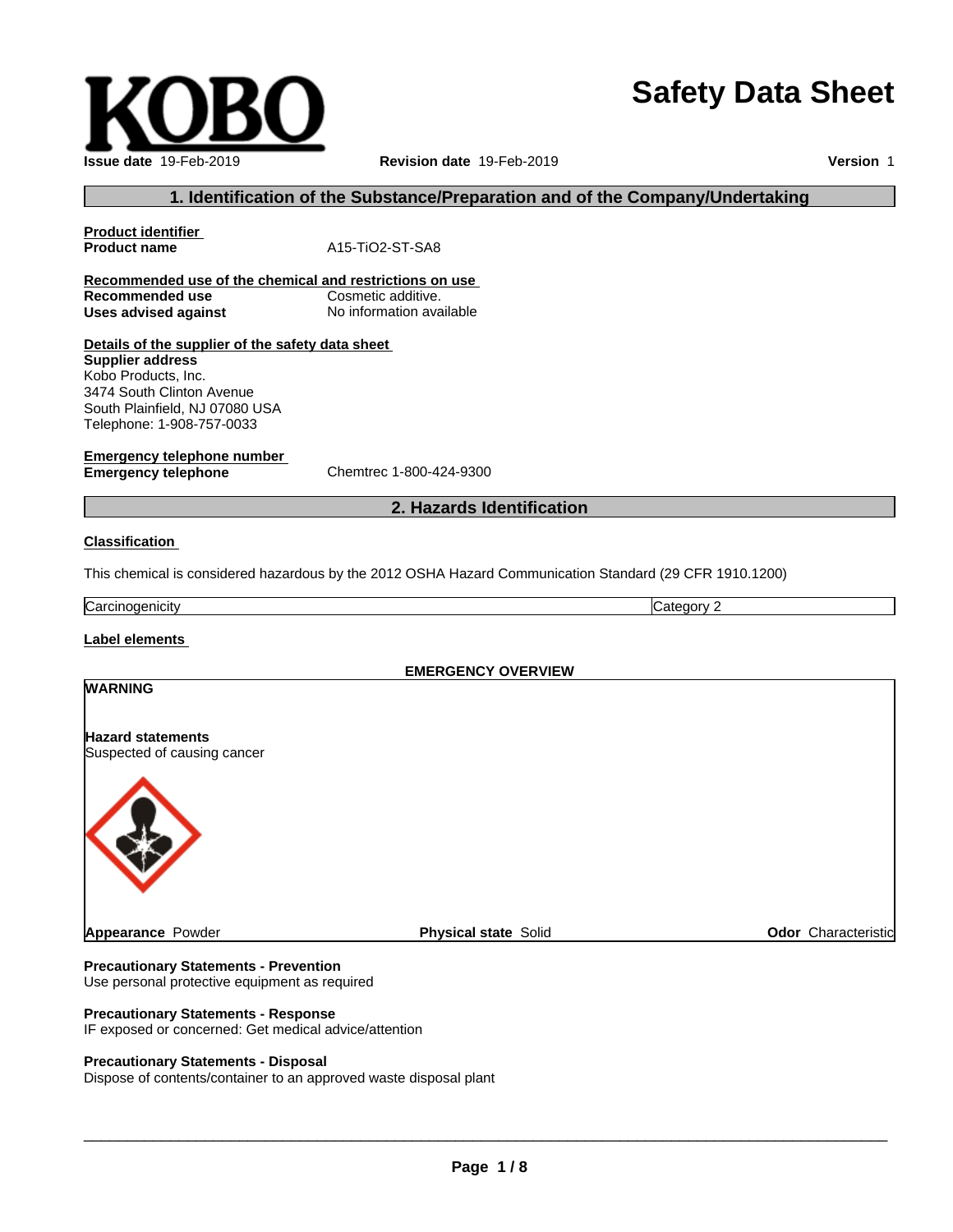#### **Hazards not otherwise classified (HNOC)**

None known

#### **Other Information**

No information available

#### **3. Composition/information on Ingredients**

| <b>Chemical Name</b>  | <b>CAS No</b> | Weight-%     |
|-----------------------|---------------|--------------|
| Titanium Dioxide      | 13463-67-7    | 76.0-84.0    |
| Hvdroxide<br>Aluminum | 21645-51-2    | $9.5 - 13.5$ |
| Stearic Acid          | $57 - 11 - 4$ | $6.0 - 10.0$ |

|                                                             | 4. First aid measures                                                                                      |  |
|-------------------------------------------------------------|------------------------------------------------------------------------------------------------------------|--|
| <b>First aid measures</b>                                   |                                                                                                            |  |
| <b>General advice</b>                                       | If symptoms persist, call a physician.                                                                     |  |
| Eye contact                                                 | Rinse immediately with plenty of water, also under the eyelids, for at least 15 minutes.                   |  |
| <b>Skin contact</b>                                         | Wash off immediately with soap and plenty of water while removing all contaminated<br>clothes and shoes.   |  |
| <b>Inhalation</b>                                           | Remove to fresh air. If breathing is irregular or stopped, administer artificial respiration.              |  |
| Ingestion                                                   | If swallowed, do not induce vomiting: seek medical advice immediately and show this<br>container or label. |  |
| Self-protection of the first aider                          | Use personal protective equipment as required.                                                             |  |
| Most important symptoms and effects, both acute and delayed |                                                                                                            |  |
| <b>Symptoms</b>                                             | No known effects under normal use conditions.                                                              |  |
|                                                             | Indication of any immediate medical attention and special treatment needed                                 |  |
| Note to physicians                                          | Effects of exposure (inhalation, ingestion or skin contact) to substance may be delayed.                   |  |

#### **5. Fire-fighting measures**

#### **Suitable extinguishing media**

Use extinguishing measures that are appropriate to local circumstances and the surrounding environment.

**Unsuitable extinguishing media** No information available.

#### **Specific hazards arising from the chemical**

None in particular.

**Explosion data Sensitivity to mechanical impact** None. **Sensitivity to static discharge** None.

**Protective equipment and precautions for firefighters** Use personal protective equipment as required.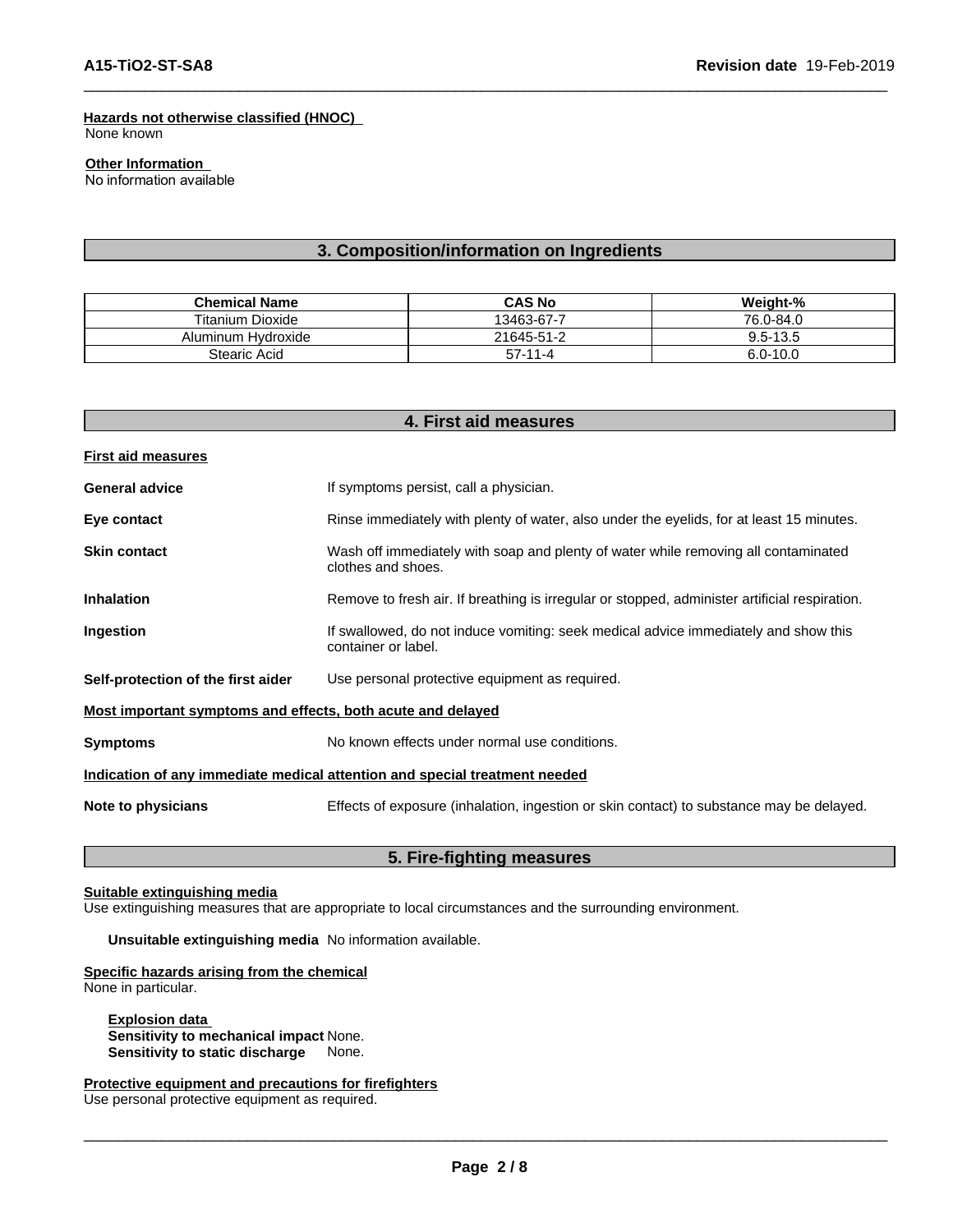## **6. Accidental release measures Personal precautions, protective equipment and emergency procedures Personal precautions** Use personal protective equipment as required. Avoid contact with eyes. Wash thoroughly after handling. **For emergency responders** Use personal protective equipment as required. **Environmental precautions** Collect spillage. Do not allow into any sewer, on the ground or into any body of water. **Methods and material for containment and cleaning up Methods for containment** Prevent further leakage or spillage if safe to do so. **Methods for cleaning up** Avoid creating dust. Sweep up and shovel into suitable containers for disposal. **Prevention of secondary hazards** Clean contaminated objects and areas thoroughly observing environmental regulations. **7. Handling and Storage Precautions for safe handling Advice on safe handling** Use personal protective equipment as required. Use only in well-ventilated areas. Wash thoroughly after handling. **Conditions for safe storage, including any incompatibilities Storage conditions** Keep container tightly closed in a dry and well-ventilated place. Store at ambient conditions.

**Incompatible materials** Strong oxidizing agents. Strong acids.

#### **8. Exposure Controls/Personal Protection**

#### **Control parameters**

#### **Exposure guidelines** .

| <b>Chemical Name</b> | <b>ACGIH TLV</b>                    | <b>OSHA PEL</b>                          | <b>NIOSH IDLH</b>                            |
|----------------------|-------------------------------------|------------------------------------------|----------------------------------------------|
| Titanium Dioxide     | TWA: $10 \text{ mg/m}^3$            | TWA: 15 $mg/m3$ total dust               | IDLH: 5000 mg/m <sup>3</sup>                 |
|                      |                                     | (vacated) TWA: $10 \text{ mg/m}^3$ total | TWA: 2.4 mg/m <sup>3</sup> CIB 63 fine       |
|                      |                                     | dust                                     | TWA: 0.3 mg/m <sup>3</sup> CIB 63 ultrafine, |
|                      |                                     |                                          | including engineered nanoscale               |
| Aluminum Hydroxide   | TWA: 1 $mg/m3$ respirable           |                                          |                                              |
|                      | particulate matter                  |                                          |                                              |
| Stearic Acid         | TWA: 10 mg/m <sup>3</sup> inhalable |                                          |                                              |
|                      | particulate matter                  |                                          |                                              |
|                      | TWA: $3 \text{ mg/m}^3$ respirable  |                                          |                                              |
|                      | particulate matter                  |                                          |                                              |

#### **Appropriate engineering controls**

**Engineering controls** Ensure adequate ventilation, especially in confined areas.

#### **Individual protection measures, such as personal protective equipment**

| <b>Eye/face protection</b>     | Wear safety glasses with side shields (or goggles).                                                                |
|--------------------------------|--------------------------------------------------------------------------------------------------------------------|
| Skin and body protection       | Wear protective gloves and protective clothing.                                                                    |
| <b>Respiratory protection</b>  | In case of insufficient ventilation, wear suitable respiratory equipment.                                          |
| General hygiene considerations | Handle in accordance with good industrial hygiene and safety practice. Wash contaminated<br>clothing before reuse. |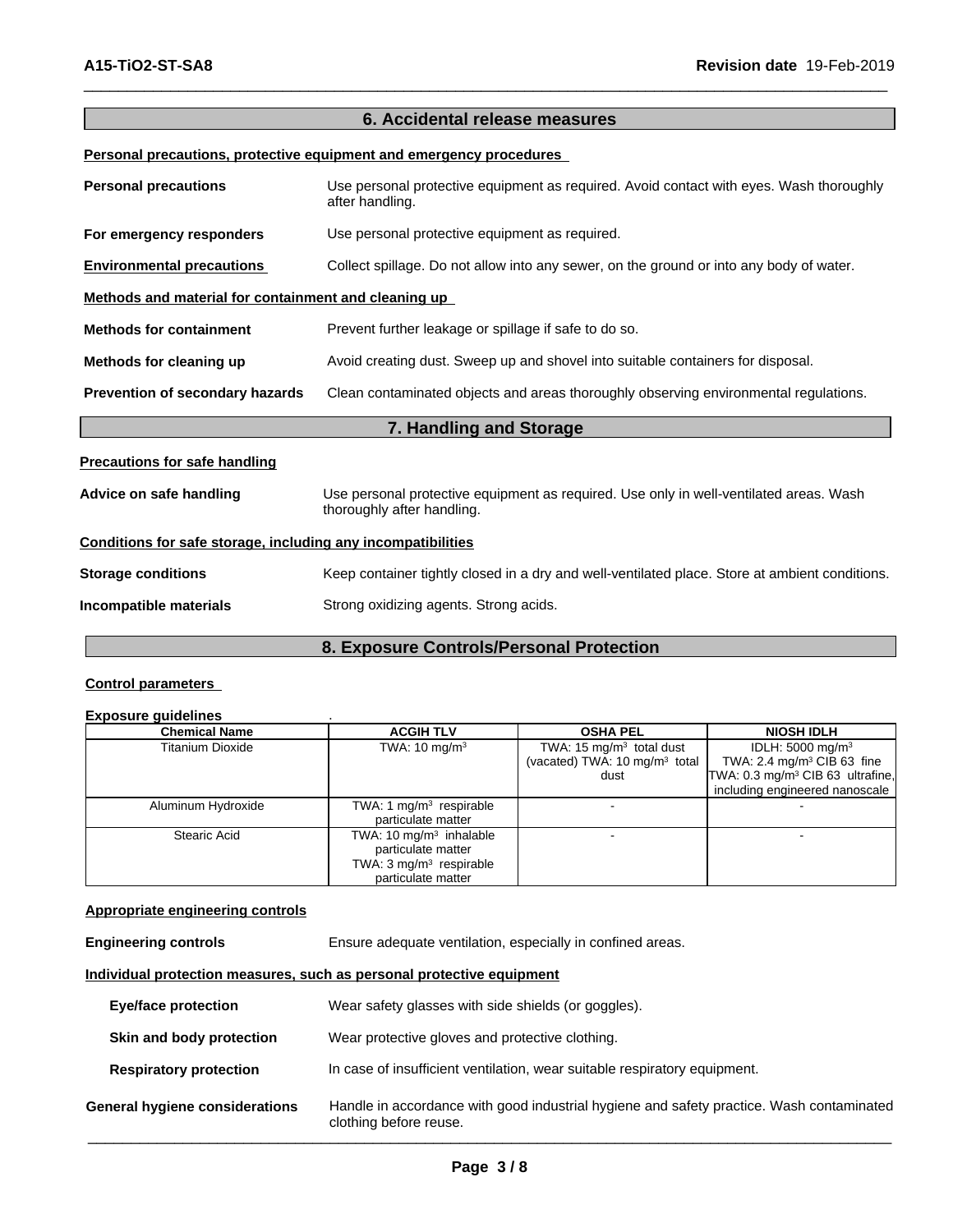#### **9. Physical and Chemical Properties**

#### **Information on basic physical and chemical properties**

| <b>Physical state</b><br>Appearance<br>Color | Solid<br>Powder<br>White | Odor<br><b>Odor threshold</b> | Characteristic<br>No information available |
|----------------------------------------------|--------------------------|-------------------------------|--------------------------------------------|
| <b>Property</b>                              | Values                   | Remarks •                     |                                            |
| рH                                           |                          | No information available      |                                            |
| Melting point / freezing point               | $>1000$ °C               |                               |                                            |
| Boiling point / boiling range                |                          | No information available      |                                            |
| <b>Flash point</b>                           |                          | No information available      |                                            |
| <b>Evaporation rate</b>                      |                          | No information available      |                                            |
| Flammability (solid, gas)                    |                          | No information available      |                                            |
| <b>Flammability limit in air</b>             |                          |                               |                                            |
| <b>Upper flammability limit</b>              |                          | No information available      |                                            |
| Lower flammability limit                     |                          | No information available      |                                            |
| Vapor pressure                               |                          | No information available      |                                            |
| Vapor density                                |                          | No information available      |                                            |
| <b>Specific gravity</b>                      |                          | No information available      |                                            |
| <b>Water solubility</b>                      | Insoluble in water       |                               |                                            |
| Solubility in other solvents                 |                          | No information available      |                                            |
| <b>Partition coefficient</b>                 |                          | No information available      |                                            |
| <b>Autoignition temperature</b>              |                          | No information available      |                                            |
| <b>Decomposition temperature</b>             |                          | No information available      |                                            |
| <b>Kinematic viscosity</b>                   |                          | No information available      |                                            |
| <b>Dynamic viscosity</b>                     |                          | No information available      |                                            |
| <b>Explosive properties</b>                  |                          | No information available      |                                            |
| <b>Oxidizing properties</b>                  |                          | No information available      |                                            |
| <b>Other Information</b>                     |                          |                               |                                            |
| <b>Softening point</b>                       | No information available |                               |                                            |
| <b>Molecular weight</b>                      | No information available |                               |                                            |
| VOC content (%)                              | No information available |                               |                                            |
| <b>Density</b>                               | No information available |                               |                                            |
| <b>Bulk density</b>                          | No information available |                               |                                            |

### **10. Stability and Reactivity**

**Reactivity** No data available

**Chemical stability** Stable under normal conditions.

#### **Possibility of hazardous reactions**

None under normal use conditions.

**Hazardous polymerization** Hazardous polymerization does not occur.

**Conditions to avoid** None known.

**Incompatible materials**

Strong oxidizing agents. Strong acids.

#### **Hazardous decomposition products**

None under normal use conditions.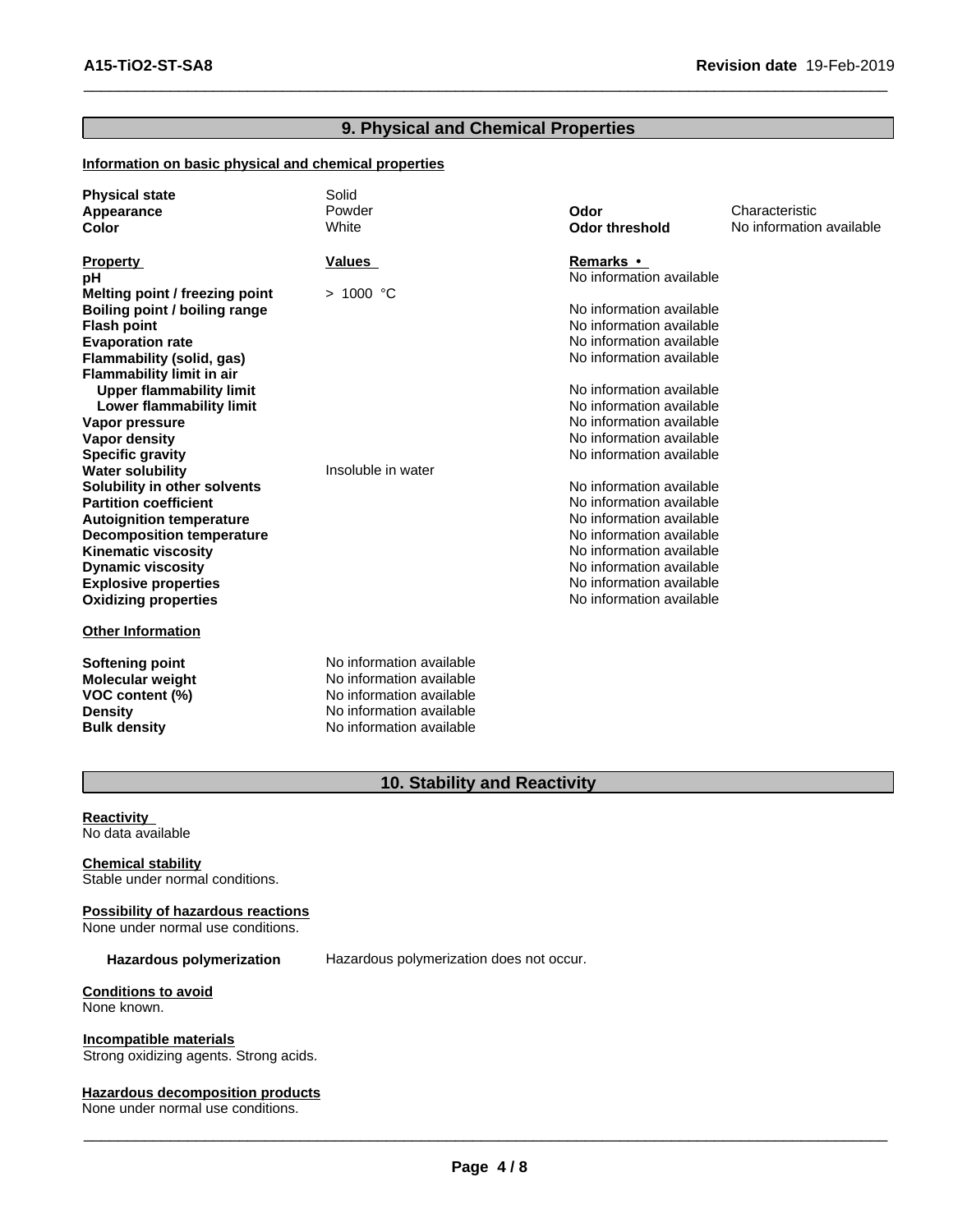#### **11. Toxicological Information**

#### **Information on likely routes of exposure**

| <b>Product information</b> |                    |
|----------------------------|--------------------|
| <b>Inhalation</b>          | No data available. |
| Eye contact                | No data available. |
| <b>Skin contact</b>        | No data available. |
| Ingestion                  | No data available. |

#### **Component information**

| <b>Chemical Name</b> | Oral LD50                 | <b>Dermal LD50</b> | <b>LC50</b><br>Inhalation |
|----------------------|---------------------------|--------------------|---------------------------|
| Titanium Dioxide     | ∵Rat .<br>0000<br>) ma/ka |                    |                           |
| Aluminum Hydroxide   | Rat<br>5000 mg/kg         |                    |                           |
| Stearic Acid         | Rat<br>$= 4600$<br>ma/ko  | Rabbit<br>. 5 a/ka |                           |

#### **Information on toxicological effects**

**Symptoms** No information available.

#### **Delayed and immediate effects as well as chronic effects from short and long-term exposure**

| <b>Skin corrosion/irritation</b>  | No information available.                                                                |
|-----------------------------------|------------------------------------------------------------------------------------------|
| Serious eye damage/eye irritation | No information available.                                                                |
| <b>Irritation</b>                 | No information available.                                                                |
| <b>Corrosivity</b>                | No information available.                                                                |
| <b>Sensitization</b>              | No information available.                                                                |
| Germ cell mutagenicity            | No information available.                                                                |
| Carcinogenicity                   | This product contains one or more substances which are classified by IARC as             |
|                                   | carcinogenic to humans (Group I), probably carcinogenic to humans (Group 2A) or possibly |
|                                   | carcinogenic to humans (Group 2B).                                                       |

| <b>Chemical Name</b>   | ACGIF | <b>IARC</b>              | ᅟᅠ<br>. | ⊿ים∩<br>שסט |
|------------------------|-------|--------------------------|---------|-------------|
| Titanium.<br>. Dioxide |       | $\mathbf{a}$<br>Group 2E |         |             |

*IARC (International Agency for Research on Cancer)*

*Group 2B - Possibly Carcinogenic to Humans*

*OSHA (Occupational Safety and Health Administration of the US Department of Labor)*

*X - Present*

| <b>Reproductive toxicity</b>    | No information available. |
|---------------------------------|---------------------------|
| <b>STOT - single exposure</b>   | No information available. |
| <b>STOT - repeated exposure</b> | No information available. |
| <b>Aspiration hazard</b>        | No information available. |

#### **12. Ecological Information**

#### **Ecotoxicity**

None known

#### **Persistence and degradability** No information available.

**Bioaccumulation**

No information available.

#### **Other adverse effects** No information available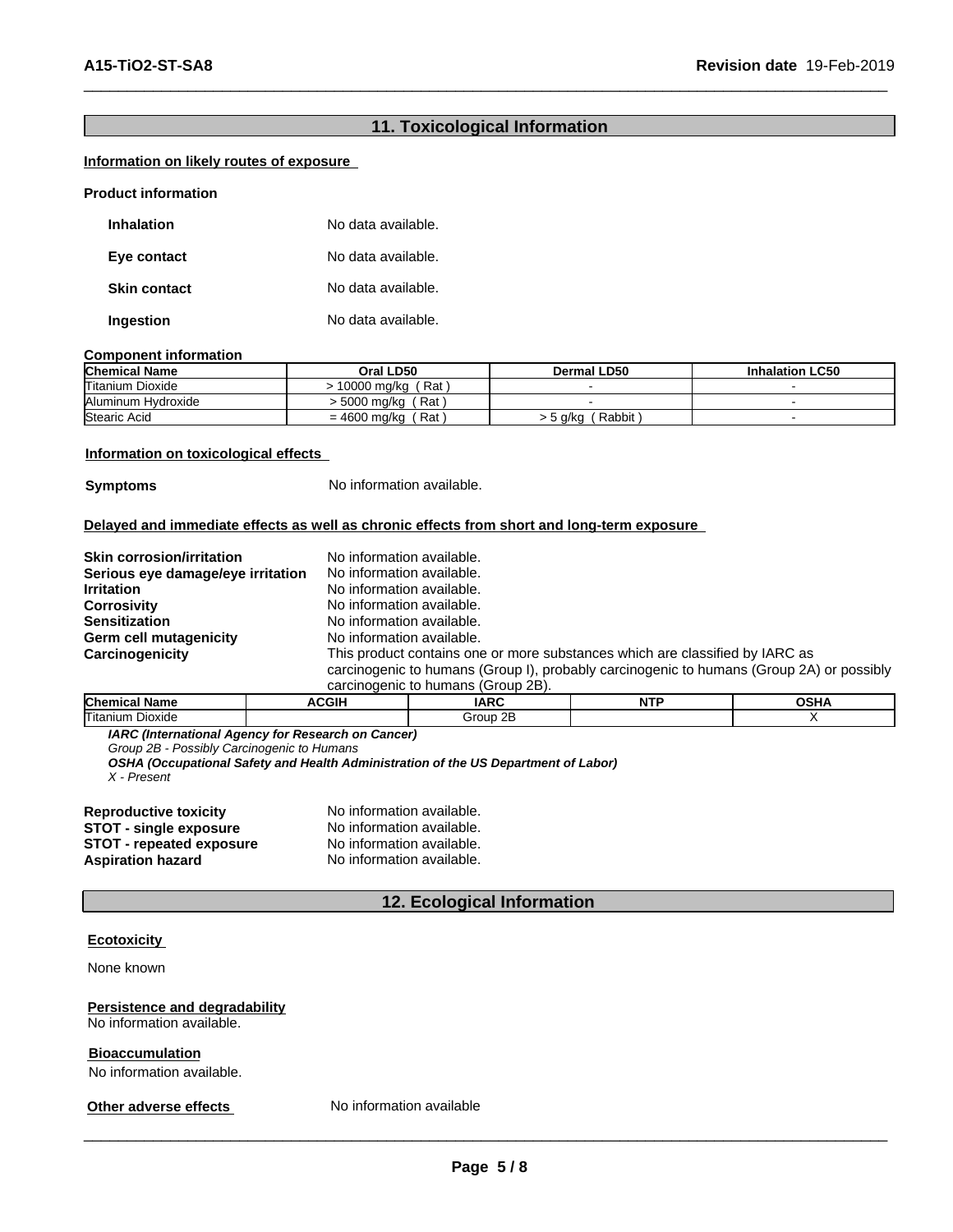### **13. Disposal Considerations**

| Waste treatment methods       |                                                                                                        |
|-------------------------------|--------------------------------------------------------------------------------------------------------|
| <b>Disposal of wastes</b>     | Disposal should be in accordance with applicable regional, national and local laws and<br>regulations. |
| <b>Contaminated packaging</b> | Disposal should be in accordance with applicable regional, national and local laws and<br>regulations. |
|                               | 14. Transport Information                                                                              |
| <b>DOT</b>                    | Not regulated                                                                                          |
| ICAO (air)                    | Not regulated                                                                                          |
| <b>IATA</b>                   | Not regulated                                                                                          |
| <b>IMDG</b>                   | Not regulated                                                                                          |
| <b>RID</b>                    | Not regulated                                                                                          |

ADR **ADR** Not regulated

#### **15. Regulatory information**

#### **International Inventories**

| Complies<br><b>DSL/NDSL</b><br>Complies<br><b>EINECS/ELINCS</b><br>Complies<br><b>ENCS</b><br>Complies<br><b>IECSC</b><br>Complies<br><b>KECL</b><br>Complies<br><b>PICCS</b> | <b>TSCA</b> | Complies |
|-------------------------------------------------------------------------------------------------------------------------------------------------------------------------------|-------------|----------|
|                                                                                                                                                                               |             |          |
|                                                                                                                                                                               |             |          |
|                                                                                                                                                                               |             |          |
|                                                                                                                                                                               |             |          |
|                                                                                                                                                                               |             |          |
|                                                                                                                                                                               |             |          |
|                                                                                                                                                                               | <b>AICS</b> | Complies |

#### **Legend:**

 **TSCA** - United States Toxic Substances Control Act Section 8(b) Inventory  **DSL/NDSL** - Canadian Domestic Substances List/Non-Domestic Substances List  **EINECS/ELINCS** - European Inventory of Existing Chemical Substances/European List of Notified Chemical Substances  **ENCS** - Japan Existing and New Chemical Substances  **IECSC** - China Inventory of Existing Chemical Substances  **KECL** - Korean Existing and Evaluated Chemical Substances  **PICCS** - Philippines Inventory of Chemicals and Chemical Substances

 **AICS** - Australian Inventory of Chemical Substances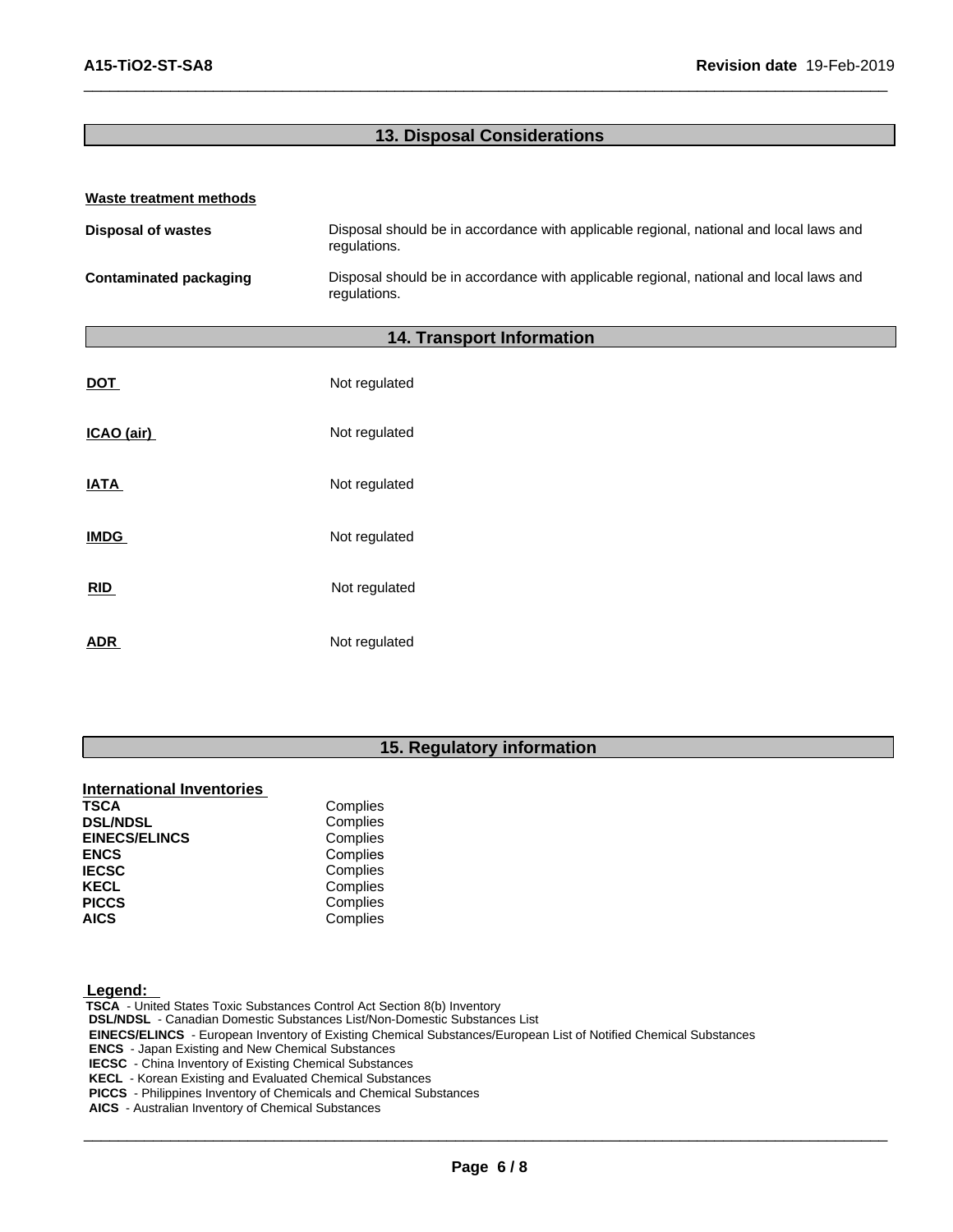#### **US Federal Regulations**

#### **SARA 313**

Section 313 of Title III of the Superfund Amendments and Reauthorization Act of 1986 (SARA). This product does not contain any chemicals which are subject to the reporting requirements of the Act and Title 40 of the Code of Federal Regulations, Part 372

| SARA 311/312 Hazard Categories    |    |  |
|-----------------------------------|----|--|
| <b>Acute Health Hazard</b>        | Nο |  |
| <b>Chronic Health Hazard</b>      | No |  |
| <b>Fire Hazard</b>                | No |  |
| Sudden release of pressure hazard | No |  |
| <b>Reactive Hazard</b>            | No |  |

#### **CWA** (Clean Water Act)

This product does not contain any substances regulated as pollutants pursuant to the Clean Water Act (40 CFR 122.21 and 40 CFR 122.42)

#### **CERCLA**

This material, as supplied, does not contain any substances regulated as hazardous substances under the Comprehensive Environmental Response Compensation and Liability Act (CERCLA) (40 CFR 302) or the Superfund Amendments and Reauthorization Act (SARA) (40 CFR 355). There may be specific reporting requirements at the local, regional, or state level pertaining to releases of this material

#### **US State Regulations**

#### **California Proposition 65**

This product contains the following Proposition 65 chemicals

| nemical rٽ<br>' Namc                                | $-10o$<br>;alito⊧<br>.<br>osition<br>ma |
|-----------------------------------------------------|-----------------------------------------|
| $\overline{\phantom{a}}$<br>-<br>Dioxide<br>itanium | "                                       |

#### **U.S. State Right-to-Know Regulations**

This product may contain substances regulated by state right-to-know regulations

| $\sim$ $\sim$ $\sim$ $\sim$<br><b>Blome</b><br>- 41116 | <b>New</b><br>lor.<br>$\cdots$<br>. | <br>'anna |
|--------------------------------------------------------|-------------------------------------|-----------|
| Dioxide<br>Titar<br>าเนทา                              |                                     |           |

| <b>16. Other information</b>                 |                         |                |                    |                                              |
|----------------------------------------------|-------------------------|----------------|--------------------|----------------------------------------------|
| <b>NFPA</b>                                  | <b>Health Hazards 1</b> | flammability 0 | Instability 0      | <b>Physical and chemical</b><br>properties - |
| <b>HMIS</b>                                  | <b>Health Hazards 1</b> | flammability 0 | Physical hazards 0 | <b>PERSONAL</b><br><b>PROTECTION E</b>       |
| <b>Issue date</b>                            | 19-Feb-2019             |                |                    |                                              |
| <b>Revision date</b><br><b>Revision note</b> | 19-Feb-2019             |                |                    |                                              |